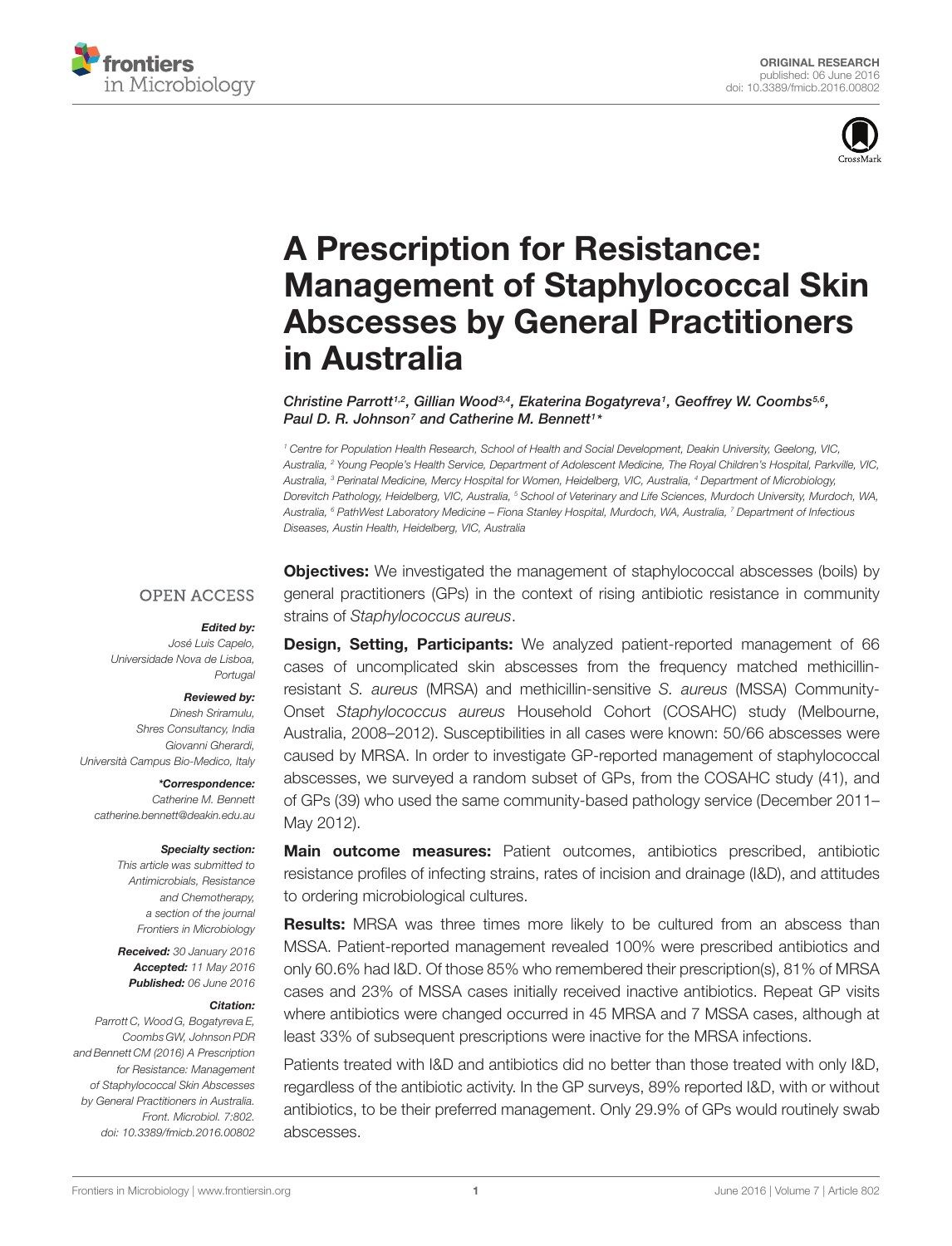Conclusion: The recommended management of uncomplicated Staphylococcus abscesses is I&D without antibiotics to reduce exposure to unnecessary antibiotics. In our study, I&D was performed in only 60.6% of 66 patients, and antibiotics were always prescribed. The prescribed antibiotics were frequently inactive and often changed, and did not appear to affect patient recovery. Our results show that community GPs can confidently reduce their use of antibiotics for patients with skin abscesses and should be aware that MRSA is a much more common in this type of infection.

Keywords: antibiotic resistance, Staphylococcus aureus, skin and soft tissue infections, community medicine, boils and abscesses

### INTRODUCTION

Little is known about Australian general practitioners' (GPs) management protocols in practice for skin abscesses and how this might be evolving with the changing epidemiology of Staphylococcus aureus. Australian Therapeutic Guidelines: Antibiotic (version 15; [Antibiotic Expert Groups, 2014\)](#page-6-0) recommends uncomplicated abscesses should be managed with incision and drainage (I&D) alone – without antibiotics. Previous guidelines [\(Dermatology Expert Groups, 2009\)](#page-7-0) available to GPs at the time of our study, also recommended only I&D for abscesses <5 cm. Antibiotics were only recommended if there was associated spreading cellulitis or systemic symptoms.

After a 2011 review, clinical practice guidelines from the Infectious Diseases Society of America (IDSA) continued to recommend I&D; specifically, that effective treatment requires incision, thorough evacuation of pus, and probing the cavity to break up loculations [\(Liu et al., 2011;](#page-7-1) [Moran](#page-7-2) [et al., 2013\)](#page-7-2). IDSA practice guidelines are similar to the Australian Therapeutic Guidelines for primary treatment [\(CDC, AMA, IDSA, 2007;](#page-6-1) [Lowy et al., 2008;](#page-7-3) [Liu et al.,](#page-7-1) [2011;](#page-7-1) [Centers for Disease Control and Prevention \[CDC\],](#page-7-4) [2013;](#page-7-4) [Moran et al., 2013\)](#page-7-2). However, they differ in their recommended first line antibiotics in cases where antibiotics are indicated, due to higher rates of community-acquired MRSA (CA-MRSA) in the United States. The IDSA guidelines recommend clindamycin, trimethoprim-sulfamethoxazole, a tetracycline (doxycycline/minocycline) and linezolid [\(Liu](#page-7-1) [et al., 2011\)](#page-7-1). In contrast, the recommended antibiotics for complicated abscesses in the Australian Therapeutic Guidelines are di/flucloxacillin or, in penicillin-allergic patients, cephalexin. In penicillin hypersensitive patients, the recommendation is to use clindamycin or trimethoprim-sulfamethoxazole. Antibiotics are to be modified based on culture results [\(Antibiotic Expert](#page-6-0) [Groups, 2014\)](#page-6-0).

We have calculated that in 2006, 3–5% of patients presenting with community-onset S. aureus infections in Melbourne had an MRSA infection [\(Bennett et al., 2014\)](#page-6-2). The preliminary findings of the COSAHC study suggest this has risen to 8–10% by 2010, and may be higher again when aggressive pyogenic soft tissue S. aureus infections have been investigated, showing MRSA the more likely causative organism [\(Jahamy et al., 2008;](#page-7-5) [del Giudice](#page-7-6) [et al., 2009;](#page-7-6) [Coombs et al., 2014\)](#page-7-7). This study will show that CA-MRSA is three times more likely than MSSA to be the cultured organism in skin abscesses.

With CA-MRSA increasing in prevalence in Australia and elsewhere, there may be an argument for all lesions to be swabbed for microbiological culture and sensitivity (MC&S), not only to tailor treatment (as in complicated infections) but also for MRSA surveillance [\(CDC, AMA, IDSA, 2007;](#page-6-1) [Lowy et al., 2008;](#page-7-3) [Dermatology Expert Groups, 2009;](#page-7-0) [Liu et al., 2011;](#page-7-1) [Centers for](#page-7-4) [Disease Control and Prevention \[CDC\], 2013;](#page-7-4) [Antibiotic Expert](#page-6-0) [Groups, 2014\)](#page-6-0). However, for uncomplicated abscesses, if, as is recommended, I&D is routinely and correctly used, (thorough evacuation of pus, and probing the cavity to break up loculations) and antibiotics are not used, then swabs may have little impact on individual care [\(Parnes et al., 2011\)](#page-7-8). Community GPs may not realize that CA-MRSA is the most likely organism to cause uncomplicated abscesses. Further over prescription may occur with the return of a culture and sensitivity report, indicating the prescribed (unnecessary) antibiotic is inactive, which may drive an antibiotic change, resulting in even more ineffective antibiotics as well as unnecessary visits to the GP.

Our study set out to describe the management by community GPs of staphylococcal skin abscesses so we can better understand how often I&D is performed, if and what types of antibiotics are used, and whether antibiotics affect patient recovery. We also wanted to understand how often and for what reason GPs send swabs for MC&S.

### MATERIALS AND METHODS

#### Patient Data

Community-Onset Staphylococcus aureus Household Cohort is a longitudinal cohort study of 291 index patients with communityonset S. aureus infections, and 446 household contacts. Index patients were recruited through a large private pathology provider on the basis of a positive S. aureus MC&S result for their infection. The pathology provider serves the entire Melbourne metropolitan area. All eligible patients with community-onset MRSA infections were invited to participate together with a frequency-matched subset of eligible patients with MSSA infections. The COSAHC project was approved by the Deakin University Human Research Ethics Committee (project number 2009-162).

Shared households (204) were followed up at 3-monthly intervals for up to 2 years (recruitment period 2008–2011). At each visit, index patients and household members had swabs obtained from nares and axillae for S. aureus carriage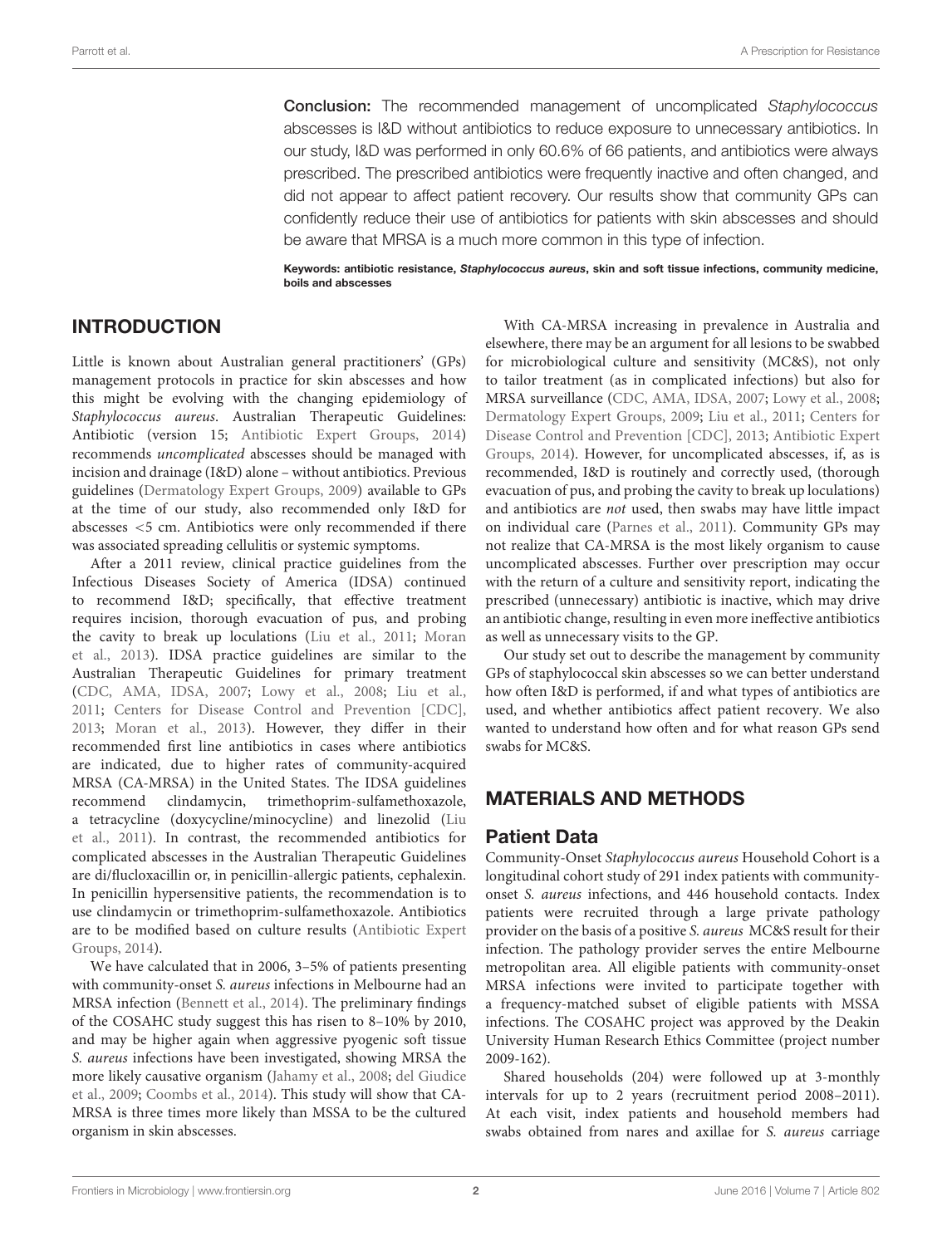to determine the molecular epidemiology of strains circulating within households. Questionnaires were completed to provide information on the medical management and outcome of the index cases' infection as well as household interactions, infection history, new infections and risks for S. aureus transmission and MRSA carriage.

Of the 291 index patients, 137 had MRSA infections and 154 had MSSA infections. The majority were skin and soft tissue infections (86.2%), and 66 of the index patients had skin abscesses (50 MRSA, 16 MSSA) and are included in the present analysis. We extracted data on the doctor-reported data management (when remembered) as well as patient-reported management and outcomes for these 66 skin abscess infections; including whether I&D was performed or if and what type of antibiotics were prescribed. We also established the resistance profile of the infecting strain, and the number of days off normal activities and timing of infection resolution.

### Doctor Survey Data

To understand the clinical decisions behind treatment practices, we conducted a cross-sectional survey of community GPs on their management protocols for S. aureus abscesses using a constructed case study (see below). Participating doctors were from one of two groups, recruited by telephone and fax from December 2011 to May 2012. The survey tool asked a series of questions on their treatment of this hypothetical case, and decisions to swab.

#### Case Study Extract

A patient presents to your clinic with a boil in their right armpit. Over the course of 3 days, the area has become increasingly reddened, tender and the center is raised and now forms a pus-filled head. There are no signs of systemic infection but there is evidence of localized infection. The patient has no other health problems and is not on any medication.

- 1. With this history, how would you treat the patient? (Select 1 or more)
	- (a) No treatment
	- (b) Incision and drainage (I&D)
	- (c) I&D and antibiotics
	- (d) Antibiotics only
	- (e) Other (please specify)
- 2. If this boil was weeping or lanced\*, would you swab this boil for culture and if so why?

Followed by a series of multiple choice and open ended questions on treatment choices and motivators for, and frequency of, collecting swabs.

<sup>∗</sup>Lanced used interchangeably with incision

#### Group 1: Doctors Who Ordered the Baseline Tests on Patients Who Were Recruited to the COSAHC Study

We surveyed a random sample of 41 doctors treating community-onset S. aureus infections that had previously been studied in COSAHC. A subset of these doctors had treated eight COSAHC- patients who had an abscess as their index infection, allowing us the additional opportunity to directly compare GP-reported management protocols from the survey to the real life patient-reported management in these cases.

#### Group 2: Comparative GP Sample

To determine how representative COSAHC doctors' patient management was, we compared their survey responses to those of a random sample of 39 GPs practicing within metropolitan Melbourne who had ordered routine blood tests (Full blood count and Urea and Electrolytes) in the same period from the same pathology provider.

Both groups of doctors were invited to return a survey tool by fax or complete over the telephone. The exclusion criteria were being on leave for more than one month at the time approached and/or no longer working at the practice. A sample size of 40 per group was recruited to provide 80% power ( $\alpha = 0.05$ ) to detect a 30% difference in antibiotic use between GPs.

The survey tool was developed to assess management protocols and swabbing practice in the context of a short case study of a patient with an axillary skin abscess. We also asked participants to provide information on any change to their practice over the previous three years.

#### Analysis

Descriptive statistics were applied, including computing differences between proportions and the associated p-values and 95% confidence intervals (CIs) using StataSE12. We report median and inter-quartile range (IQR) for all non-parametric data.

# RESULTS

## COSAHC Participants Report of GP Management of Their Lesion

Abscess management and outcome information was obtained from the 66 index patients at the first COSAHC household visit. The susceptibilities of the organisms were known as the patients were recruited on the basis of a positive S. aureus MC&S result. The first household visit occurred at an average of 4 months from the onset of index infection. For the total COSAHC study, the ratio of MSSA:MRSA in the index patients' infections was 154:137. Within this abscess subset, the ratio was 16:50. This indicates that in the setting of an abscess, MRSA is much more common than background rates in community onset infections. The average age of the abscess patients was 34.4 years (95% CI 29.3, 39.5), 48% were female (95% CI 37, 60), with an average household size of 2.7 (95% CI 2.25, 3.14). Nearly half (44% (95% CI 33, 56)) reported a history of previous skin abscesses. Abscess site varied (**[Table 1](#page-3-0)**), however, leg/foot was the most common (over 30%). Torso (24%) ranked second for MRSA abscesses, while torso and arm/hand were equal second for MSSA abscesses (19%).

Abscess management by the GPs, as reported by COSAHC study patients, are shown in **[Table 2](#page-3-1)** with index infections stratified by methicillin resistance. I&D was performed in 60.6% of cases, but never in isolation. Antibiotics were prescribed for 100% of cases, however, two patients reported not taking the antibiotics.

Patient-reported infection resolution is shown in **[Table 3](#page-3-2)**. Of those 40 patients who had I&D as part of their treatment, the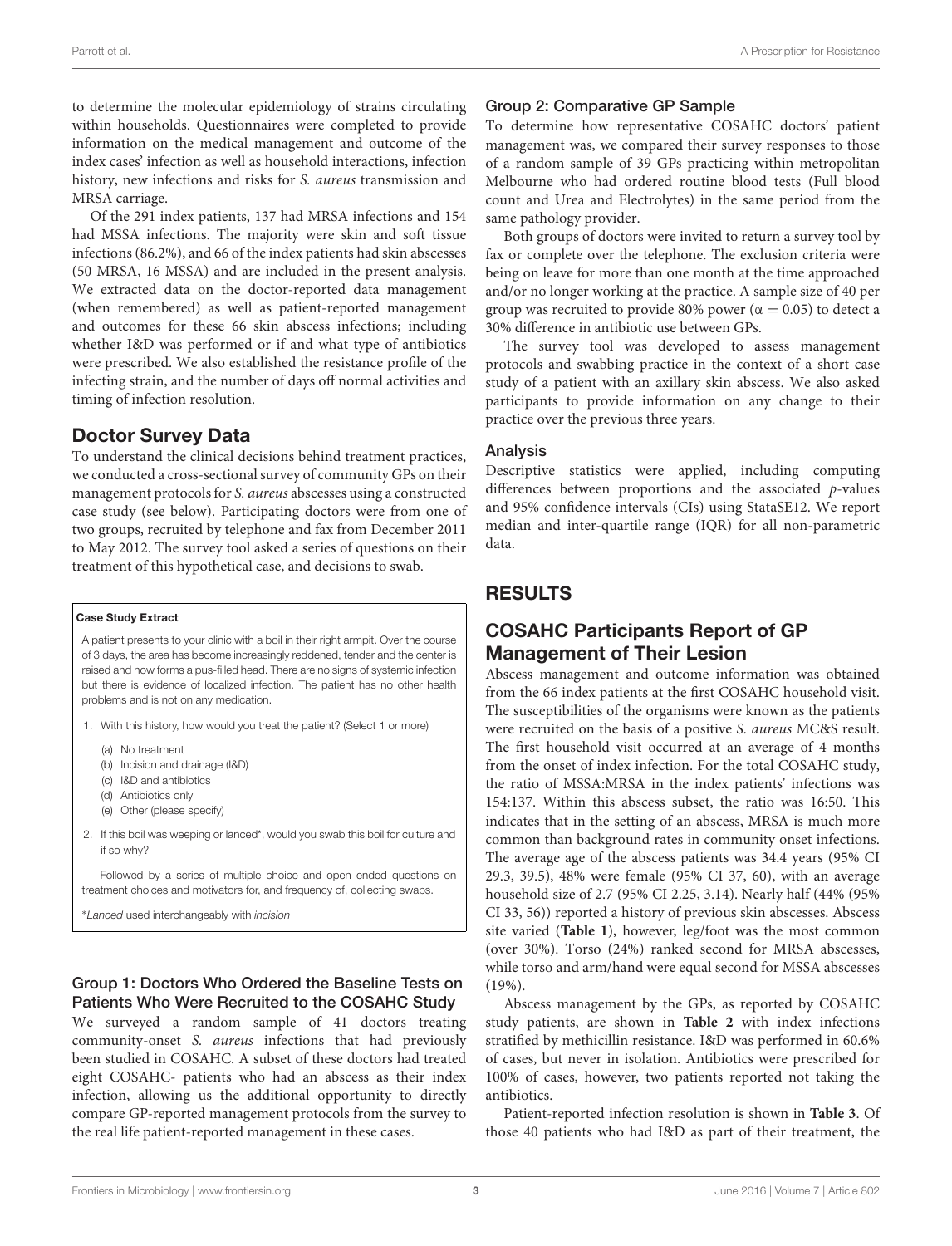#### <span id="page-3-0"></span>TABLE 1 | Infection sites.

| Site of infection  | MSSA $(n = 16)$<br>(%, <b>CI</b> ) | MRSA $(n = 50)$<br>$(%$ , CI) |
|--------------------|------------------------------------|-------------------------------|
| Leg/foot           | 31% (11, 59)                       | 34% (21, 49)                  |
| Torso (front/back) | 19% (4, 46)                        | 24% (13, 38)                  |
| Arm/hand           | 19% (4, 46)                        | 12% (5, 24)                   |
| Axilla             | 13% (2, 38)                        | 12% (5, 24)                   |
| Head/neck          | 13% (2, 38)                        | 8% (2, 19)                    |
| Groin              | 6% (0.2, 30)                       | 10% (3, 22)                   |
|                    |                                    |                               |

<span id="page-3-1"></span>TABLE 2 | Patient-reported GP abscess management by methicillin resistance (causal organism).

| <b>Treatment</b>            | MSSA $(n = 16)$<br>$(%$ , CI) | MRSA $(n = 50)$<br>(%, <b>CI</b> ) | Total ( $n = 66$ )<br>(%, <b>CI</b> ) |
|-----------------------------|-------------------------------|------------------------------------|---------------------------------------|
| I&D and antibiotics         | 38% (15, 65)                  | 36% (25, 53)                       | 36% (25, 49)                          |
| I&D only                    | 0%                            | $0\%$                              | 0%                                    |
| Antibiotics only            | 25% (7, 52)                   | 30% (18, 45)                       | 29% (18, 41)                          |
| I&D, antibiotics and other* | 25% (7, 52)                   | 24% (13, 38)                       | 24% (15, 36)                          |
| Antibiotics and other*      | 13% (2, 38)                   | 10% (3, 22)                        | 11% (4, 21)                           |

<sup>∗</sup>Other treatments include: abscess burst on its own, dressings, hospital admission, IV antibiotics, syringing, topical creams (non-antibiotic or unspecified), and surgical removal.

infection resolved by the first home visit in 85% of cases, (95% CI 70, 94). Where I&D was not used (26) the infection was resolved in 73% of cases (95% CI 52, 88) by the first visit.

#### Analysis of Antibiotic Use

The antibiotics prescribed were not known for all patients, meaning the patient could recall the actual name of the antibiotic(s). However, the majority (85%) could remember the name of at least one of their prescribed antibiotics: 43 patients with MRSA and 13 patients with MSSA. We analyzed the antibiotic susceptibility profiles of the clinical isolates and the activity of the known antibiotics that were prescribed for these 56 patients (**[Figures 1](#page-3-3)** and **[2](#page-3-4)**). Antibiotics are described as active when the organism was susceptible to the prescribed antibiotic and inactive when the organism was resistant.

In total, over the course of their infections, there were 18 prescriptions of known antibiotics given to 13 patients with MSSA, of which three (16.7%) were inactive. Of the 81 known antibiotics prescribed for 43 patients with MRSA, 50 (62%) were



<span id="page-3-3"></span>



<span id="page-3-4"></span>inactive. Overall, approximately 53.5% of prescribed antibiotics were inactive: these included penicillin/amoxicillin for both MSSA and MRSA, and cephalexin, flucloxacillin, augmentin, or dicloxacillin for MRSA infections.

Prescriptions for MSSA infections were dominated by penicillin 16.7% and flucloxacillin, dicloxacillin, cephalexin, and augmentin (66.7%); However, augmentin and penicillin are not recommended first line of treatment for MSSA infections: augmentin because of its unnecessarily broad spectrum activity

#### <span id="page-3-2"></span>TABLE 3 | Patient-reported infection resolution by first home visit (by management protocol).

|                             | $MSSA (N = 16)$ |                          | MRSA ( $N = 50$ ) |                 | Total ( $N = 66$ ) |          |
|-----------------------------|-----------------|--------------------------|-------------------|-----------------|--------------------|----------|
| <b>Treatment</b>            | <b>Resolved</b> | 95% CI                   | <b>Resolved</b>   | 95% CI          | <b>Resolved</b>    | 95% CI   |
| I&D and antibiotics         | 5/6 (83%)       | (36, 100)                | 15/18 (83%)       | (59, 96)        | 20/24 (83%)        | (63, 95) |
| I&D only                    | $0(0\%)$        | $\overline{\phantom{a}}$ | $0(0\%)$          | $\qquad \qquad$ | $0(0\%)$           |          |
| Antibiotics only            | 3/4(75%)        | (19, 99)                 | 12/15 (80%)       | (52, 96)        | 15/19 (79%)        | (54, 94) |
| I&D, antibiotics and other* | 3/4(75%)        | (19, 99)                 | 11/12 (92%)       | (62, 100)       | 14/16 (88%)        | (62, 98) |
| Antibiotics and other*      | $2/2(100\%)$    | (13, 99)                 | 2/5(40%)          | (5, 85)         | 4/7 (57%)          | (18, 90) |

<sup>∗</sup>Other treatments include: abscess burst on its own, dressings, hospital admission, IV antibiotics, syringing, topical creams (non-antibiotic or unspecified), and surgical removal.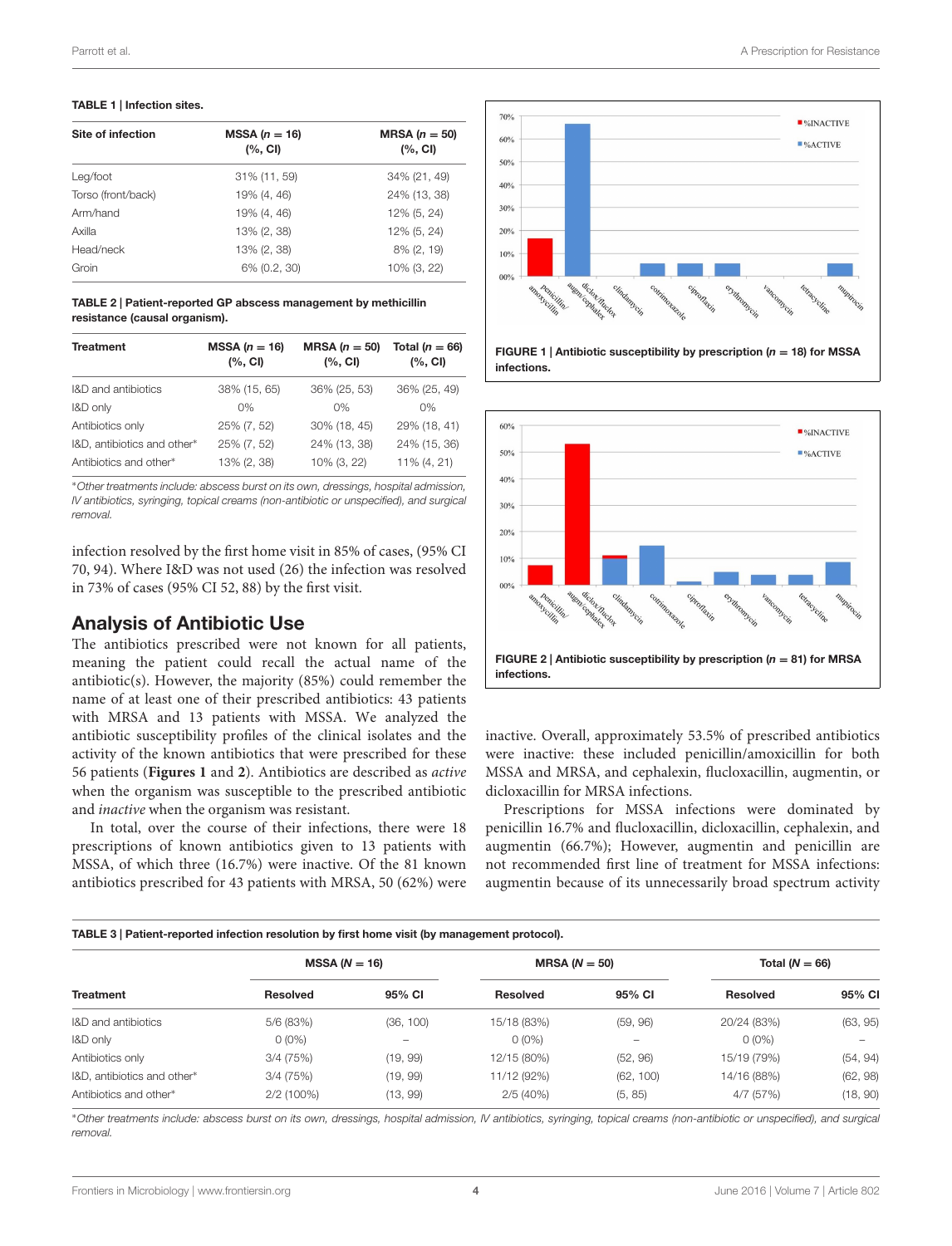and penicillin/amoxicillin because only 5–10% of MSSA are susceptible [\(Turnidge et al.,](#page-7-9) [2016\)](#page-7-9).

# Antibiotic Changes and Repeat GP Visits

Of the 43 patients with MRSA infections who recalled at least one of their specific antibiotic(s), 35 (81%) were initially prescribed an inactive drug. Of these, 23% never received an active antibiotic, whilst the rest were subsequently prescribed active (58%) or unknown (19%) antibiotic(s) at follow-up visits. Three (23.1%) of 13 patients with MSSA who recalled the specific antibiotic(s) were also prescribed an inactive drug, with one subsequently prescribed an active antibiotic.

In our study, 56 patients were able to remember a total of 99 antibiotics (an additional 19 were remembered as a prescription but not by name). Thirty-seven patients (6 with MSSA and 31 with MRSA infections) were prescribed more than one antibiotic and, of those, thirteen (1 MSSA patients and 12 MRSA) were prescribed more than two antibiotics. In addition, eight were prescribed Mupirocin (site of use unspecified but all organisms susceptible). We presume that for every new antibiotic prescribed the patients required a repeat visit to their GP for assessment, although we do not know if the subsequent prescription changes were due to treatment failure or antibiotic change based on lab results showing resistance.

#### GP Surveys of Abscess Management

One hundred and seventy GPs were approached and 81 completed surveys (48%; 41 COSAHC GPs, 39 comparison GP and one unlabeled form that could not be ascribed to a particular GP group). The response rate was higher in the COSAHC GP group (60% compared with 38%). The average number of years in practice of those participating was 23.1 years. No differences were found with treatment preferences between the two cohorts (**[Table 4](#page-4-0)**).

Overall, GPs report 'I&D and antibiotics' as their preferred management of abscesses (70%), followed by 'I&D only' (19%) and 'Antibiotics only' (10%). Some specified I&D included additions; one would incise with review and another would prescribe antibiotic cream alongside. Other selections included 'no initial treatment, but subsequent patient review' (indicated as 'other' in **[Table 4](#page-4-0)**).

# Decision to Swab Wound

When we stratified treatment choices according to the GPs decision to swab, we found abscess management did not differ

<span id="page-4-0"></span>

| TABLE 4   Self-reported management practices by doctor group. |                                  |                                |                           |
|---------------------------------------------------------------|----------------------------------|--------------------------------|---------------------------|
| <b>Treatment</b>                                              | <b>COSAHC GPs 41</b><br>$n(%^*)$ | Non-COSAHC<br>GPs (39) $n$ (%) | Total GPs (81)<br>$n$ (%) |
| I&D and antibiotics                                           | 29 (71%)                         | 27 (69%)                       | 57 (70%)                  |
| R <sub>D</sub>                                                | 8(20%)                           | 7 (18%)                        | 15 (19%)                  |
| Antibiotics only                                              | 3(7%)                            | 5(13%)                         | $8(10\%)$                 |
| Other                                                         | 1(2%)                            | $0(0\%)$                       | $1(1\%)$                  |

<sup>∗</sup>All percentages are column percentages.

significantly between the two surveyed doctor groups, with 70% of both groups reporting their preferred management protocols as 'I&D and antibiotics.' This indicates we have not introduced patient-management bias via the recruitment method used, other than including a greater proportion of patients treated by GPs who swab. More COSAHC doctors did indicate they would swab if the abscess was weeping or incised (76.9% vs. 56.4%;  $p = 0.049$ ), but this was not shown to be associated with differences in patient management, so we pooled the two GP groups for further analyses.

Overall, a minority (29.9%) of GPs reported that they would routinely swab abscesses for culture. Doctors reported they would swab for definitive diagnostic purposes (68.8%) or for persistent abscesses (97.4%). About half of doctors (48.6%) report being influenced by abscess size and a perceived increased risk of systemic infection or spread to adjacent tissues. When abscess size was identified as important, thresholds of size varied from  $>1$  cm to  $>3$  cm. Swabbing practice was not related to treatment choice or the commencement of antibiotics.

The rise of MRSA in the community was identified as reason for changing practice (23%). Some doctors report they are now more likely to wait for results to prescribe antibiotics and choose to swab based on clinical site and severity of abscess.

# COSAHC Patient Management – GP-Reported Practice versus Actual Patient-Reported

Eight doctors of COSAHC patients with abscesses also completed the GP survey. Whilst the numbers are small, it does provide us the added opportunity of direct comparison between a patient' reported abscess treatment and their doctor's survey responses (**[Table 5](#page-4-1)**).

None of the eight responded with the recommended first line treatment for an abscess, regardless of size. Two reported that they would not perform I&D and would solely prescribe antibiotics, which corresponds to the patients' report. The remaining six doctors who selected 'I&D and Antibiotics' in the survey varied in their actual clinical response – three out of six (50%) did not perform I&D and only prescribed antibiotics. Interestingly, two out of six (33%) administered an antibiotic

<span id="page-4-1"></span>TABLE 5 | Community GP-reported management for abscesses versus patient-reported management.

| <b>GP survey response</b>             | Patients' report of treatment by same GP                |
|---------------------------------------|---------------------------------------------------------|
| Treatment of patient in<br>case study | Treatment given for abscess                             |
| Antibiotics                           | Antibiotics                                             |
| Antibiotics                           | Antibiotics                                             |
| <b>I&amp;D</b> and Antibiotics        | <b>I&amp;D and Antibiotics</b>                          |
| <b>I&amp;D</b> and Antibiotics        | Self I&D. Antibiotics                                   |
| <b>I&amp;D</b> and Antibiotics        | I&D attempt, penicillin injection, oral antibiotics     |
| <b>I&amp;D</b> and Antibiotics        | $18D \times 3$ , antibiotic injection, oral antibiotics |
| <b>I&amp;D</b> and Antibiotics        | Antibiotics (I&D of previous boil)                      |
| <b>I&amp;D</b> and Antibiotics        | Antibiotics                                             |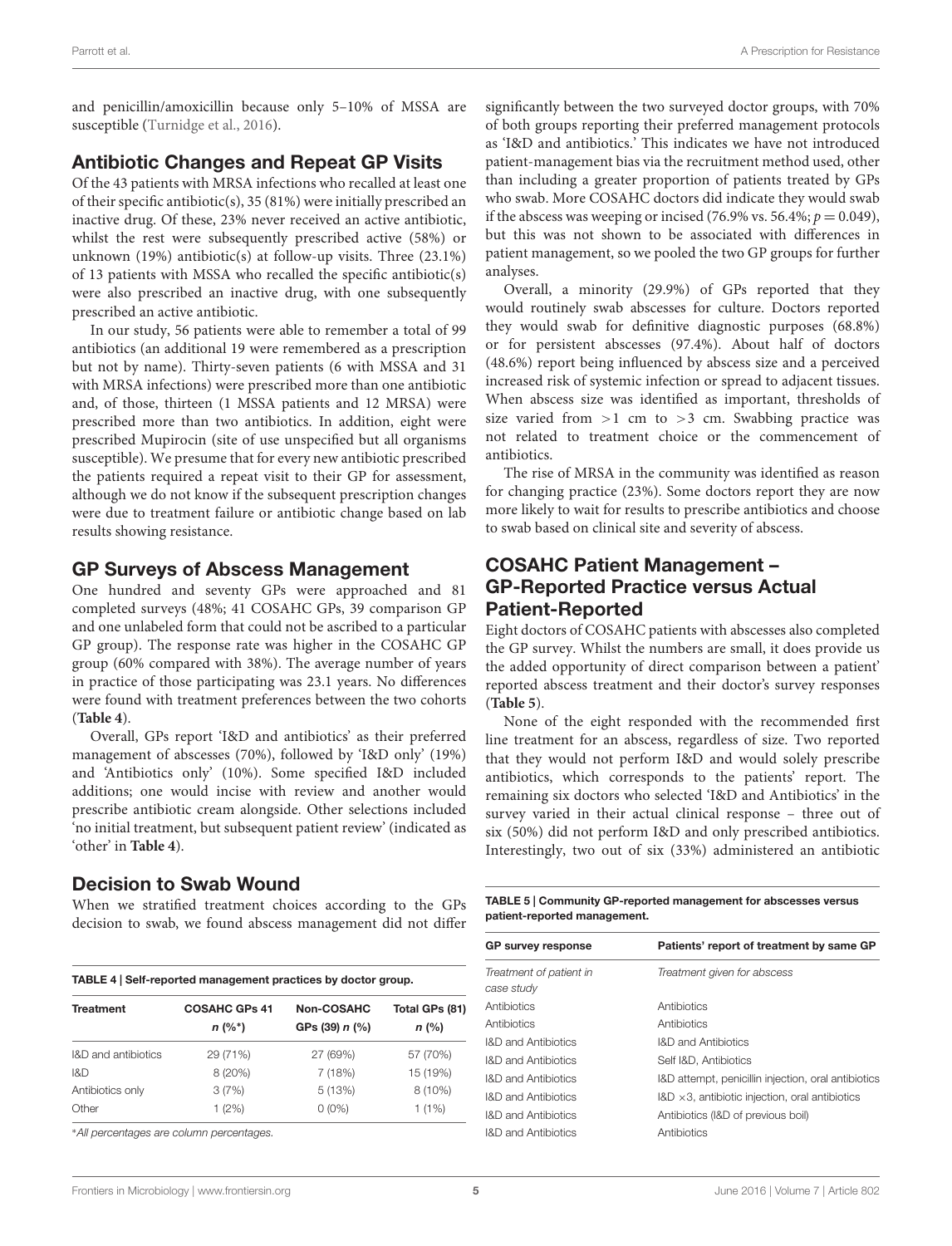injection as well as oral antibiotics. This is particularly surprising because there are no intramuscularly injectable antibiotics that are active against most S. aureus organisms.

# **DISCUSSION**

We live in an era of rising antibiotic resistance. Conservation of antibiotics is of critical importance, and in response antibiotic stewardship programs are being progressively implemented. Antibiotic stewardship originated to address the problems of antibiotic overuse in hospitals, but is now being extended to the community as it is increasingly realized most antibiotics for human use are prescribed and consumed in the community.

Australian GP compliance with clinical guidelines for abscess treatment has not previously been researched. In the US the management of community-acquired abscesses have been investigated both in general practice and in hospital emergency departments [\(Odenholt et al.,](#page-7-10) [2002;](#page-7-10) [Daly et al.,](#page-7-11) [2011;](#page-7-11) [Forcade](#page-7-12) [et al.,](#page-7-12) [2011;](#page-7-12) [Kemper et al.,](#page-7-13) [2011;](#page-7-13) [Parnes et al.,](#page-7-8) [2011;](#page-7-8) [May](#page-7-14) [et al.,](#page-7-14) [2012;](#page-7-14) [Schmitz et al.,](#page-7-15) [2013\)](#page-7-15). Pre/post intervention studies in primary care have been conducted to evaluate abscess management. For example, the IRENE study looked at antibiotic prescription coverage – pre-intervention cephalosporins were frequently prescribed (43%), dropping to 18% of prescriptions post-intervention. In this cohort, 84% of patients received I&D and antibiotics pre-intervention. Post-intervention, 97% received antibiotics and I&D, but there was a demonstrated increase in MRSA susceptible antibiotics. The option to not prescribe antibiotics was discussed but did not translate into practice [\(Daly](#page-7-11) [et al.,](#page-7-11) [2011\)](#page-7-11).

Similarly, in the SNOCAP-USA and DARTnet study [\(Parnes](#page-7-8) [et al.,](#page-7-8) [2011\)](#page-7-8), procedure rates for I&D were initially low. A practical intervention had no significant effect on the number of I&D completed or for microbiological cultures, but again, did result in increased use of MRSA-susceptible antibiotics.

STARnet [\(Forcade et al.,](#page-7-12) [2011\)](#page-7-12) conducted a prospective community based observational study of suspected MRSA abscesses. Only 7% of this cohort had I&D alone, while 64% received both antibiotics and I&D. Twenty-eight percent of the cohort received only antibiotics with trimethoprimsulfamethoxazole used frequently as monotherapy. These studies also demonstrate the reluctance to stop providing antibiotics alongside I&D, or at all, despite recommendations.

Hospital emergency department research in the US showed only 17–19% of abscesses were treated with I&D alone and treatment with antibiotics alone ranged from 4 to 17%, while a combination of I&D and antibiotics was the most common practice (66–79.9%; [Moran et al.,](#page-7-16) [2006;](#page-7-16) [Talan et al.,](#page-7-17) [2011;](#page-7-17) [May et al.,](#page-7-14) [2012;](#page-7-14) [Schmitz et al.,](#page-7-15) [2013\)](#page-7-15). A quality improvement project [\(Kemper et al.,](#page-7-13) [2011\)](#page-7-13) was conducted amongst American pediatricians to develop an intervention to increase adherence to best practice of abscesses; 83% of those interviewed responded that they could perform I&D, however, 34% stated it was too time consuming to perform. The challenge exists then to emphasize the importance of I&D in treating patients with abscesses and encouraging best practice.

Our study focuses on community-onset abscess infections where MRSA is over-represented as a deliberate part of our sampling strategy. The data drawn from the prospective cohort of community-onset staphylococcal infections (COSAHC) identified via a private community-based pathology service, and the cross-sectional survey of doctors ordering tests through the same pathology service, has provided the opportunity to explore doctors' attitudes and practices in the context of the changing epidemiology of S. aureus in an Australian urban community.

The antibiotic susceptibility of isolates for all the COSAHC participants were known and as this was the criteria for entry into the study. In the COSAHC study, we found that 85% of community-onset S. aureus infections were skin and soft tissue infections and in 66 the infection were skin abscesses and used in this study. In the management of the 66 participants with abscesses: 100% were prescribed antibiotics but only 60% had their abscess incised and drained. Contrary to this, a larger percentage of doctors (75%) surveyed indicated I&D with antibiotics was their management of choice for communityacquired abscesses. That is, more community GPs indicated that I&D with antibiotics was their management of choice than appeared to perform it.

Furthermore, where the antibiotic was known, the majority of patients with abscesses caused by MRSA (81%) were initially prescribed inactive antibiotics, compared with 23% of those with MSSA. Antibiotics were changed for 37 patients, resulting in nearly all MSSA (85%), but only 60.5% of MRSA infections ever being prescribed an active antibiotic. Overall, 53.5% of antibiotic choices were inactive against the targeted pathogen.

We have previously estimated that about 8% of infections caused by S. aureus in the community of metropolitan Melbourne are MRSA [\(Bennett et al.,](#page-6-2) [2014\)](#page-6-2), but this is likely to be much higher for abscesses based on our findings here. Given the proportion of COSAHC community-onset infections that are abscesses (66/291, 23%), and the high rate due to MRSA infections (78% compared with 47% of all infections among the frequency-matched COSAHC index cases), we estimate the prevalence of MRSA infections might be as high as 24% (three times higher) in community-onset infections presenting as abscesses in metropolitan Melbourne 2010–2012.

From our survey we found that only 30% of community GPs swab for MC&S. Therefore, many doctors would be unaware of the proportion of antibiotics prescribed that were ineffective and they are unlikely to modify their prescribing practice. According to both contemporary and Australian guidelines, almost all of the prescriptions for uncomplicated abscesses could be considered unnecessary. In support of these guidelines, our study showed there was little difference in infection resolution whether the antibiotics were active or not. This was true for 'I&D + antibiotics' and 'antibiotics' alone ( $p = 0.71$ ), whether the antibiotics were active ( $p = 1.0$ ) or inactive ( $p = 0.84$ ). However, there was a trend to greater resolution at first household visit for those patients who had I&D performed, with 85% of infections resolved (95% CI 70, 94) compared with 73.1% (95%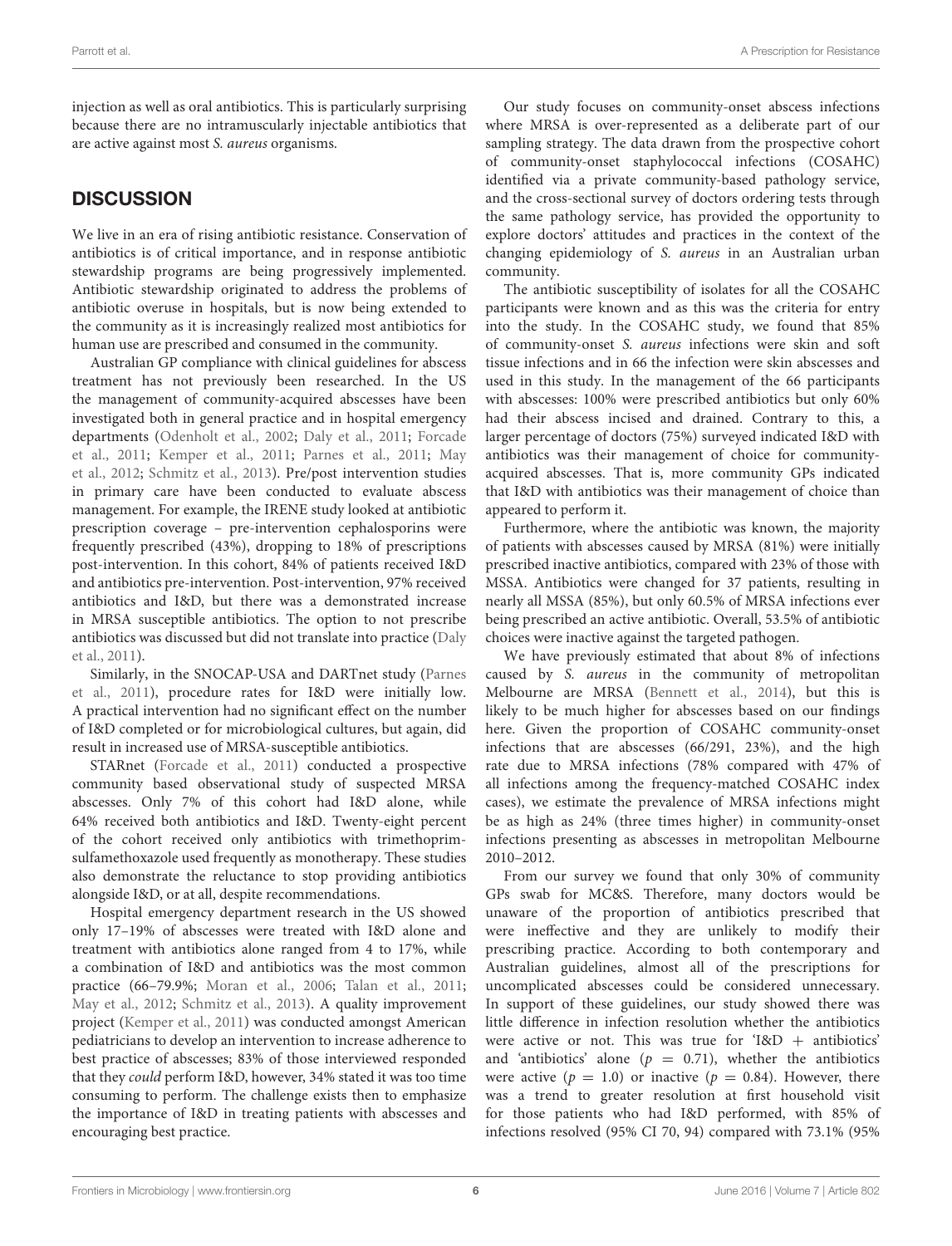CI 52.2, 88.4) of patients who did not have I&D performed. A 2007 literature review [\(Hankin and Everett,](#page-7-18) [2007\)](#page-7-18) also showed that those patients treated with I&D alone had the same rate of resolution as those with I&D and antibiotics.

If an antibiotic is prescribed it is usually at first presentation. The swab will not help in the initial antibiotic prescription but a MC&S may be useful in the case of treatment failure and MRSA surveillance. If I&D is performed correctly, our findings support guidelines and no antibiotics are needed and can be stopped. Patients' expectations regarding treatment is a challenge for GPs. Patient understanding of best practice can be narrow and limited to their own situation. There is a need to increase the health literacy of patients and to make them aware of the population wider risks associated with antibiotic over prescription.

Although I&D was consistently reported by GPs to be their preferred treatment option for uncomplicated abscesses, the COSAHC study observed only 60% of patients with abscesses were treated with I&D in practice. Furthermore, I&D was always accompanied by antibiotics. This suggests that whilst there may be an understanding of the importance of I&D, there may be a lack of confidence in performing the procedure without antibiotic cover.

Given the number of antibiotic changes (37 patients requiring additional antibiotics) and therefore the presumed increased number of visits to the GP, it is clear that skin abscesses are difficult to treat and many different antibiotics are used.

Our study has a number of limitations. The response rate of 48% in the GP survey has the potential for sampling bias. However, we believe that any selection bias that may have been introduced would act to favor doctors who are more aware of community MRSA and therefore more keen to participate. Therefore, it is possible that these results underestimate the actual deviation from recommended practice in the wider GP community. If this were the case, then the true situation regarding GP practices may be even more removed from therapeutic practice guidelines than captured here. It would be useful to conduct a larger study to more comprehensively examine GP practice, and gain more detailed insight into GPs' ability to perform I&D correctly. Incision type, use of pain control, irrigation, wound cultures, and packing, would inform targeted strategies [\(Forcade et al.,](#page-7-12) [2011;](#page-7-12) [Centers for Disease Control and](#page-7-4) [Prevention \[CDC\],](#page-7-4) [2013\)](#page-7-4).

### **CONCLUSION**

Our findings demonstrate many GPs are not following guideline recommended practice when it comes to treating patients with staphylococcal skin abscesses. Our findings support the

#### **REFERENCES**

- <span id="page-6-0"></span>Antibiotic Expert Groups (2014). Therapeutic Guidelines: Antibiotic, Version 15. Melbourne, VIC: Therapeutic Guidelines Limited.
- <span id="page-6-2"></span>Bennett, C. M., Coombs, G. W., Wood, G. M., Howden, B. P., Johnson, L. E. A., White, D., et al. (2014). Community-onset Staphylococcus

recommendations in the current antibiotic guidelines that would act to curb this trend [\(Antibiotic Expert Groups,](#page-6-0) [2014\)](#page-6-0). In particular:

- (1) Antibiotics not indicated unless spreading cellulitis with systemic symptoms.
- (2) Perform I&D correctly on all abscesses, even if antibiotic therapy is considered.
- (3) Modify therapy based on clinical response to initial therapy and the results of cultures and susceptibility testing. If S. aureus is isolated, and lesion is responding to drainage, stop any antibiotics, inactive and active. If antibiotics are necessary: treatment for 5 days is generally sufficient, but a longer duration of therapy may be required for patients who are slow to respond or have a more severe infection.

Overall, the doctors we surveyed demonstrated awareness of the changing epidemiology of S. aureus infections in Melbourne. This study provides a basis for developing new programs to assist GPs to better understand and reduce their use of antibiotics, and potentially the number of return patient visits. There is also vital need to improve confidence and proficiency or surgical techniques such as I&D, which are more effective than antibiotics in such cases.

# AUTHOR CONTRIBUTIONS

CP initiated this work, lead the study design and ethics approval, and managed the recruitment and oversaw the data analysis, and instigated the writing of this manuscript. GW was responsible for managing the partnership with Dorevitch laboratory and GP recruitment and contributed to the design of the survey tool, interpretation of data, and manuscript preparation. EB assisted in data analysis and preparing the figures for this paper. GC was responsible for the S. aureus laboratory typing and determination of resistance, and contributed to these elements of the paper. PJ also contributed to the development of the survey tool and to the writing of the manuscript, especially the clinical relevance aspects in the discussion and conclusions of this manuscript. CB developed the concept for this research with CP, lead the COSAHC study that contributed data to this work, oversaw the data analysis and data reporting processes, and contributed to the initial writing and then polishing of this manuscript.

### FUNDING

This project was funded by the National Health and Medical Research Council [NHMRC 509304], and the Centre for Population Health Research, Deakin University.

aureus infections presenting to general practices in South-eastern Australia. Epidemiol. Infect. 142, 501–511. doi: 10.1017/S09502688130 01581

<span id="page-6-1"></span>CDC, AMA, IDSA (2007). CDC Outpatient Management of MRSA Skin and Soft Tissues Infections in the Era of Community-Associated MRSA [Internet]. Atlanta, GA: Centers for Disease Control and Prevention.